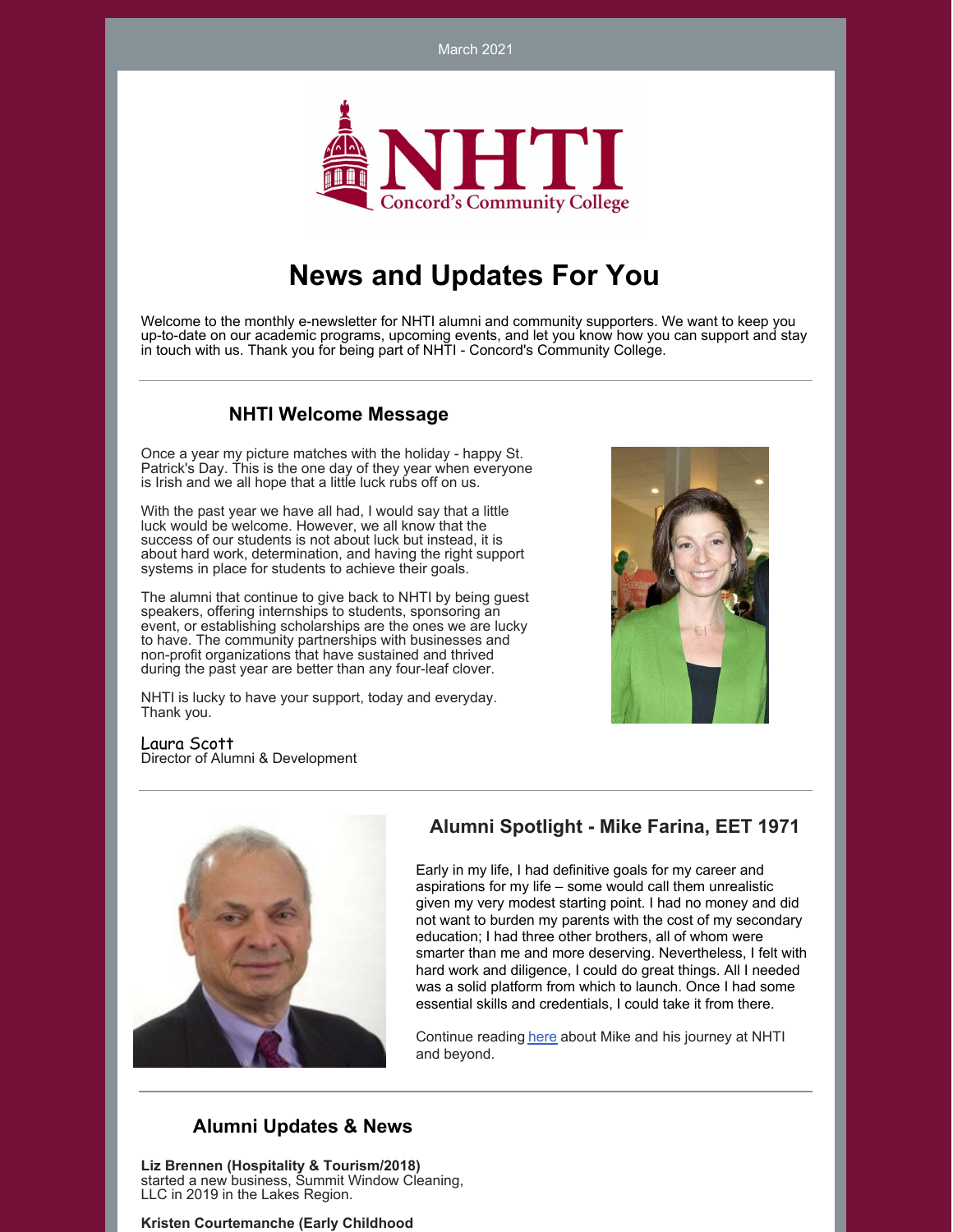**Education/2014)** recently got engaged and added a new bundle of joy to her family.

**Mike Kennard (Paramedic Emergency Medicine/1997)** wrote a great article about fellow alum **Sandy Hillsgrove (Paramedic Emergency Medicine/1981)** in EMS [World](https://www.emsworld.com/article/1225587/career-firsts-meet-new-hampshire-paramedic-sandy-hillsgrove).

**Dr. Rickard Ruck, Jr. (Criminal Justice/1994)** has been selected by the Academy of Criminal Justice Sciences (ACJS) as a recipient of this year's Sage/ACJS Junior Faculty Professional Development Award.

The **Paramedic Emergency Medicine** alumni are great at staying [connected](https://www.facebook.com/NHTIParamedics) through their **Facebook** page. See what some of our alumni are up to. Lately, it is been lots of COVID vaccinations.

If you have alumni updates & news you want to share, [email](mailto:lascott@ccsnh.edu) me so I can include it in future enewsletters.





#### **Supporting Students Through Scholarships**

NHTI awarded more than \$36,500 in scholarships to 42 students from 23 scholarship funds for the Spring 2021 semester. You can read the press release and view the scholarship presentation [here](https://www.nhti.edu/nhti-announces-spring-scholarships/) to learn more about our amazing students.

These scholarships are the reason that many students are able to take a class, pay for books, and spend time studying, as opposed to taking on additional hours at work.

If you would like to donate to any of ou[rscholarships](https://www.nhti.edu/tuition/scholarship-grants/), you can do so **[online](https://givenhcc.org/where-to-give/nhti/)** or by contacting **[Laura](mailto:lascott@ccsnh.edu) Scott** for more information.

# **Community Partnerships: Zonta Club of Concord**

The Zonta Club of [Concord](https://zontaclubofconcordnh.org/) has been a long-time supporter of NHTI and our students. During the Spring semester, they have showing their commitment by:

- Delivering menstrual products to campus as part of their Period Project to insure that these items were free and available to anyone that needed them;
- Distributing over 200 Vaccination Education Campaign pins to our Nursing and Paramedic  $\bullet$ Emergency Medicine students and faculty; and
- Awarding over \$8,800 in scholarships to NHTI students so they could continue towards their higher education goals



**NHTI Athletics** has been streaming games, practices, and interviews with players and coaches on **[Facebook](https://www.facebook.com/nhtiathletics)** and [YouTube](https://www.youtube.com/channel/UCQjZ0UZKP7sNRVjOM_QTPJg).

NHTI's Alpha Upsilon Omicron Chapter of **Phi Theta Kappa International Honor Society (PTK)** was recently recognized as a 5-Star Chapter. This is a great accomplishment and you can read more about it [here](https://www.nhti.edu/nhti-earns-5-star-honor-in-phi-theta-kappa-international-honors-society/).

A big Thank You to **Abby and Emily Ryan**for the